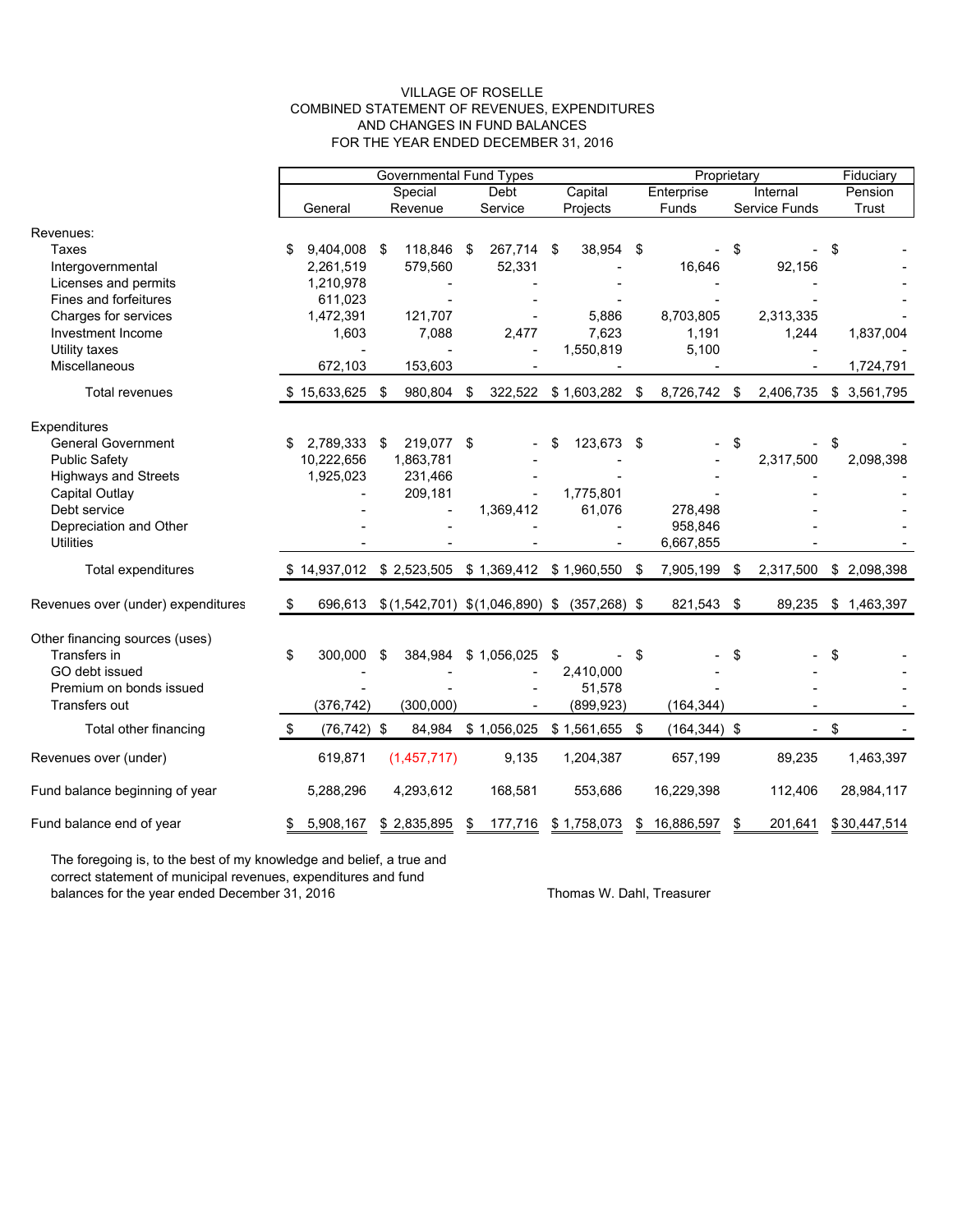#### **Revenues by Source**

| <b>Property Taxes</b>                         | 5,739,928     |  |  |  |  |  |  |
|-----------------------------------------------|---------------|--|--|--|--|--|--|
| Personal Property Replacement Tax             | 33,053        |  |  |  |  |  |  |
| Sales Tax                                     | 2,752,124     |  |  |  |  |  |  |
| State Income Tax                              | 2,215,842     |  |  |  |  |  |  |
| Local Use Tax                                 | 552,877       |  |  |  |  |  |  |
| Foreign Fire Insurance                        | 29,735        |  |  |  |  |  |  |
| Pull Tab Tax                                  | 2,421         |  |  |  |  |  |  |
| <b>Auto Rental Tax</b>                        | 1,944         |  |  |  |  |  |  |
| <b>Utility Tax</b>                            | 1,677,071     |  |  |  |  |  |  |
| Hotel/Motel Tax                               | 107,953       |  |  |  |  |  |  |
| <b>Eating Establishment Tax</b>               | 332,789       |  |  |  |  |  |  |
| <b>Amusement Tax</b>                          | 28,385        |  |  |  |  |  |  |
| <b>Video Rental Tax</b>                       | 10,501        |  |  |  |  |  |  |
| Video Gaming Tax                              | 116,458       |  |  |  |  |  |  |
| <b>Building Fees</b>                          | 257,757       |  |  |  |  |  |  |
| <b>Water Sales</b>                            | 3,992,825     |  |  |  |  |  |  |
| Sewer Sales                                   | 2,712,119     |  |  |  |  |  |  |
| Capital Improvement Surcharge                 | 1,524,401     |  |  |  |  |  |  |
| <b>Parking Fees</b>                           | 359,521       |  |  |  |  |  |  |
| <b>Other Fees</b>                             | 45,287        |  |  |  |  |  |  |
| Licenses                                      | 925,764       |  |  |  |  |  |  |
| <b>Fines and Forfeits</b>                     | 709,423       |  |  |  |  |  |  |
| <b>Charges for Services</b>                   | 2,102,414     |  |  |  |  |  |  |
| <b>Employer Police/Fire Pension</b>           |               |  |  |  |  |  |  |
| Contributions                                 | 1,355,169     |  |  |  |  |  |  |
| Employee Police/Fire Pension<br>Contributions | 364,722       |  |  |  |  |  |  |
| Other Income                                  | 2,702,200     |  |  |  |  |  |  |
| <b>Motor Fuel Tax Allotments</b>              | 579,560       |  |  |  |  |  |  |
| <b>Grants &amp; Donations</b>                 |               |  |  |  |  |  |  |
|                                               | 141,059       |  |  |  |  |  |  |
| Investment Income                             | 1,858,230     |  |  |  |  |  |  |
| Debt Issuance                                 | 0             |  |  |  |  |  |  |
| Recaptures                                    | 3,971         |  |  |  |  |  |  |
| <b>Total Revenue</b>                          | 33,235,505.19 |  |  |  |  |  |  |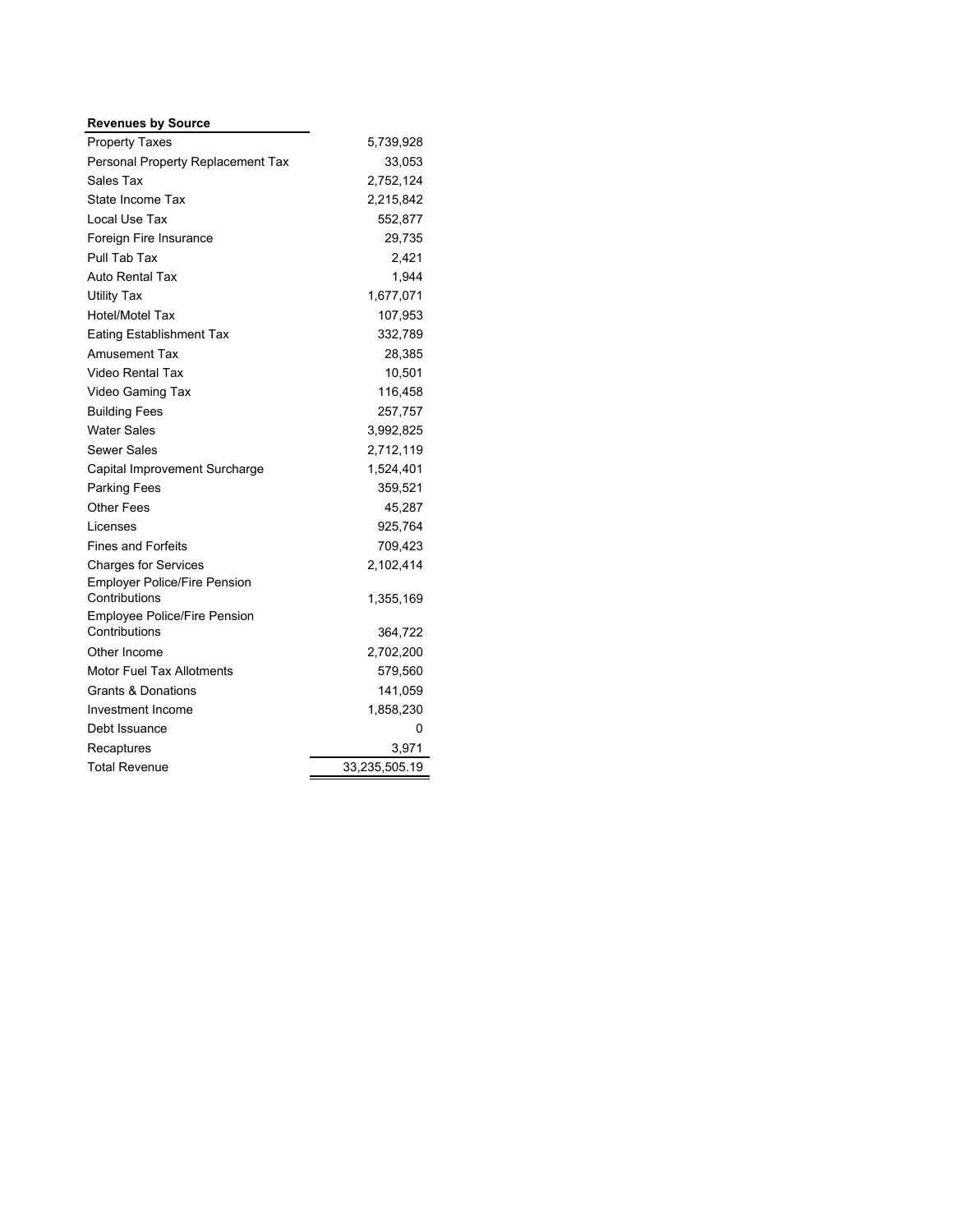**VENDORS PAID OVER \$2,500:** AAServ 22,206; Air One Equip 68,929; Alexander Chemical 12,715; Alexian Brothers 16,669; Allied Painting Contractors 31,683; Alm Group 62,152; Alston Construction 8,500; Amalgamated Bank Of Chicago 1,679,948; Amazon 3,530; American Overhead Door 8,652; Amperage Electrical Supply 14,364; Anderson Pest Control 2,840; Apollo Trenchless 245,890; Applied Communications Group 34,254; Associated Technical Servs 2,595; AT Concepts 3,600; Azavar Audit Solutions 7,762; Badger Meter 56,447; Baxter & Woodman 34,574; Best Tech Sys 5,965; Black Box 9,099; Bloomingdale Township 46,111; Bluecross Blueshield 985,184; Boller Construction 710,552; Boughton Trucking 8,917; Briscoe Signs 4,090; Bruce Schroer 3,411; Building And Code Consultants 45,267; Call One 32,638; Capital One 6,039; Cargill Deicing Tech 29,717; Carol Stream Fire Protection Dist 5,000; Carquest Auto Parts 22,147; Cds Office Tech 6,584; Cdw-Government 24,490; Center For Public Safety Mgmt 39,600; Certapro Painters 11,051; Certified Fleet Servs 7,780; Cervones Welding Serv 7,100; Chicago Backflow 2,850; Chicago Metropolitan Agency For Planning 14,505; Chicago Northwest 8,484; Christensen Excavating 7,105; Christopher B Burke 67,769; Ciosek Tree Serv 27,227; Civicplus 5,168; Clark Hill 58,456; Classic Graphic Industries 4,194; Classic Party Rental 16,879; Climate Pros 7,405; Cloverleaf Corp 9,440; College Of Dupage 4,870; Com Ed 34,880; Comcast Cable 4,932; Conserv 25,152; Constellation Newenergy 266,815; Cook Cty Bureau Of Tech 3,267; Crystal Mgmt 16,183; Custom Conveyor Corp 6,325; Dahme Mechanical 32,791; Daily Herald 4,347; Darley & Co 6,520; Dcg Roofing Solutions 3,851; Dell Financial Servs 6,614; Dick Wickstrom Chevrolet 76,381; Dinges Fire 4,273; Dive Right In Scuba 3,446; Dmact Servs 3,000; Drydon Equip 40,509; Ducomm 430,303; Dupage Cty State's Attorney Office 3,500; Dupage Materials 4,137; Dupage Mayors & Mgrs Conf 22,154; Dupage Metropolitan Enforcement Group 16,640; Dupage River/Salt Creek Work Group 28,687; Dupage Topsoil 3,350; Dupage Water Comm 2,731,629; Dynegy Energy Servs 19,702; Ej Equipment 2,788; Elmhurst Chicago Stone 4,451; Emerald Tree Care 33,304; Emergency Medical Products 3,431; Emergency Telephone Sys 11,884; Environmental Sys Research Inst. 4,600; Envision Healthcare 6,420; Fence Connection 16,000; Fire Service 5,723; Firehouse Software 5,582; Fisher Scientific 3,940; Fleet Safety Supply 33,112; Fullife Safety Center 8,102; Fulton Tech 44,225; G&K Services 2,839; Gasvoda & Assoc 5,426; Gino Giovenco 3,000; Globe Construction 37,606; Goding Electric 5,356; Gold Shield Detective Agency 4,841; GovTempsUSA 50,892; Grainger 6,258; Griffon Sys 29,742; Hach Co 8,094; Hagg Press 7,110; Haiges Machinery 7,840; Hastings Air-Energy Control 2,871; Hdsww 19,427; Hoving Pit Stop 8,098; Hr Green 47,134; Il Dept Of Employment Security 9,012; Il Dept Of Transport 10,248; Il Dept Of Transportation 169,884; Il Environmental Protection Agency 350,790; Il Paper & Copier 4,580; Illini Power Products 2,737; Imagetec 2,802; Imrf 17,752; Insight Public Sector 3,913; Insituform Tech 100,858; Intergovernmental Risk Mgmt Assoc 549,468; Intime Solutions 17,930; James Tulk 5,150; JC Cross 5,488; Jeffrey Elevator 2,745; Jg Uniforms 21,620; JJS Door 3,055; Julie 6,355; JWC Environmental 3,032; Kane Mckenna & Assoc 7,694; Kieft Brothers 4,179; King Transmission 3,575; Kone Inc 8,956; Lens Ace Hardware 9,183; Liberty Process Equip 7,190; LW Allen 11,590; Mad Bomber Fireworks Productions 18,000; Magaw Medical 7,997; Marquardt & Belmonte 61,751; Matrix Coating Solutions 52,431; Mccann Industries 3,547; Meade Electric 4,132; Menards 6,358; Mes-Illinois 10,716; Metra 30,782; Metro Paramedic Servs 658,092; Mgp Inc 33,600; MH Corbin 14,072; Microsystems 5,967; Midland Standard Eng 5,463; Midwest Lube 8,760; Mister Natural 47,561; Moe Funds 468,179; Morton Salt 35,143; Municipal Code Corp 3,657; Murphy Plumbing 2,620; Mwm Consulting 11,300; National Power Rodding 2,800; Neenah Foundry 2,693; Nextel Communications 6,080; Nicor 28,440; Northeast Multi Regional Training 9,039; Northeastern Illinois Public Safety 3,280; Northern Illinois Police Alarm 6,259; On-Time 24,471; Orange Crush 43,859; Ottosen Britz Kelly Cooper Gilbert & Dinolfo 8,589; Pahcs Ii 19,465; Paragon Micro 4,021; Friendly Ford 195,417; Pearl Hospitality 21,898; Personnel Strategies 2,950; Phil Graf & Certified Arborists 7,579; Pierce Manufacturing 1,725,500; Polydyne 14,490; Pomps Tire Serv 19,761; Postmaster 27,549; Prescient Solutions 176,676; Printing Plus 7,129; Progressive Intelligence Tech 4,693; Promos 911 3,767; Pro-Tech 3,191; Quarles & Brady 16,435; RA Mancini 170,998; Radco Communications 2,631; Rainbow Farms Enterprises 2,600; Ray O'Herron 18,068; Republic Services 11,591; RHMG Engineers 160,801; Robinson Engineering 32,658; Rollins Aquatic Solutions 3,866; Rose Queen Pageant 4,500; Roselle Chamber Of Comm 24,528; Roselle Fire Protection Dist 79,063; Roselle Historical Foundation 4,860; Roselle Lions 22,375; Roselle Public Library 5,356; Roto Rooter 4,000; Rush Truck Center 6,454; Rydin Decal 5,653; Schaumburg Park District 3,535; Schaumburg Township Sch Dist 54 2,640; Schroeder Asphalt Servs 1,456,856; Sebis Direct 4,027; Sei Inc 2,903; Service Components 3,237; Service Mgmt 9,215; Shi International 16,374; Signet Sign 33,650; Sikich 25,454; Sirchie Finger Print 3,447; Spring-Align 5,584; St Aubin Nursery 13,245; Standard Industrial 13,935; Staples 3,869; Stewart Spreading 5,468; Storino Ramello & Durkin 5,738; Strand Assoc 46,120; Stryker Medical 17,262; Strypes Plus More 9,111; Suburban Lab 5,259; Suburban O'Hare Comm 10,000; Superior Road Striping 11,136; Synagro Central 54,804; Synergy Builders 6,393; Teklab 13,471; Direct Response Resource 20,515; Guardian 123,434; Thomas Interior Sys 13,579; Thyssenkrupp Elevator 4,330; Tim & Dana Mcenery 4,000; Total Parking 5,200; Traffic Control & Protection 12,102; Traffic